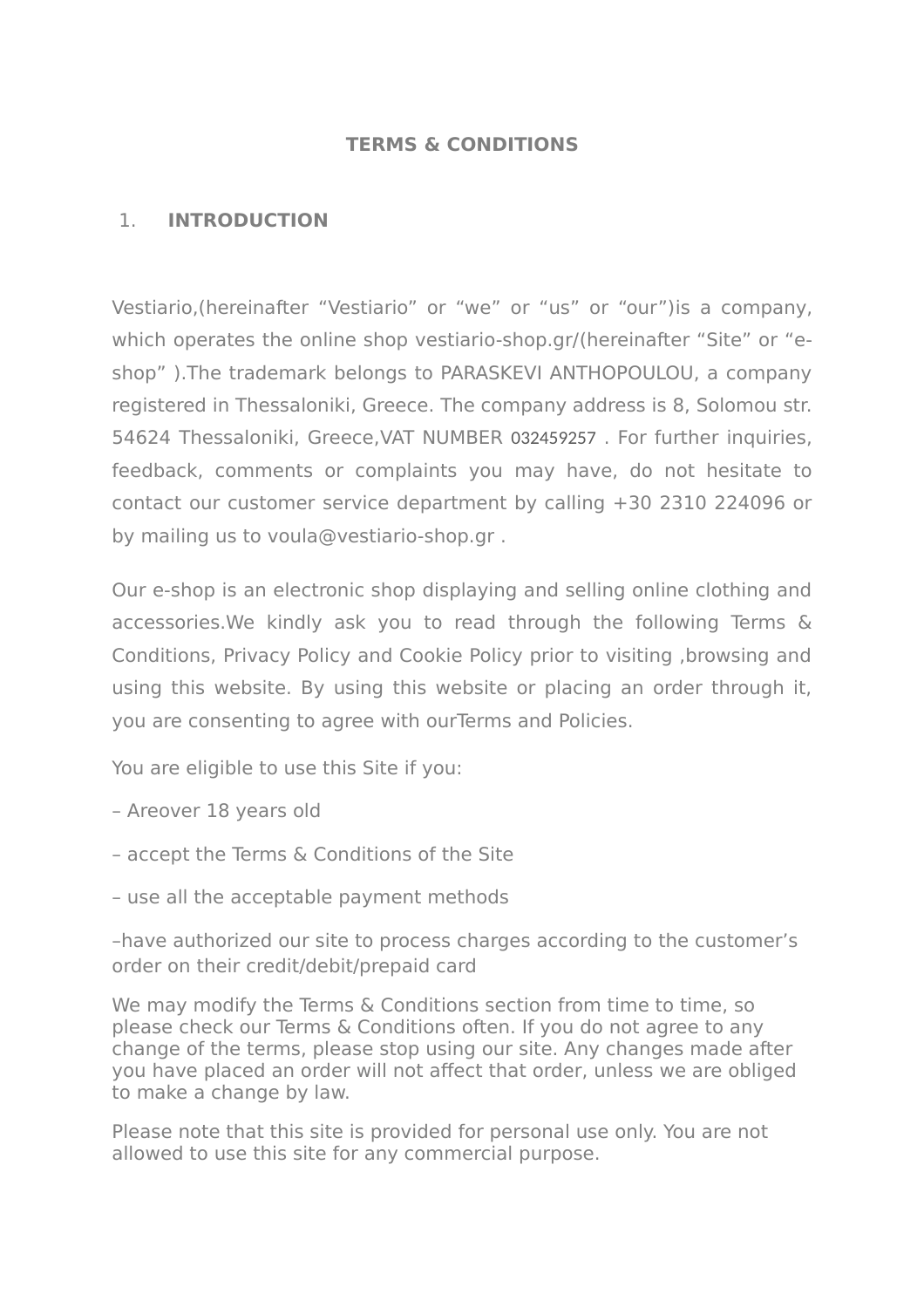You will be personally held responsible for the use and all your activities on this site. If you violate the terms, you may be denied access to this site on a temporary or permanent basis at our discretion.

#### 2. CREATING AN ACCOUNT

You are required to sign up in order to make the most of the services and tools available in our website. Upon registration, you will be asked to provide your current, accurate and complete personal information. Your account password should be unique and kept safe. In case of any unauthorized use of your account, you must notify us immediately either by mail to: [voula@vestiario-shop.gr](mailto:voula@vestiario-shop.gr) or by phone to  $+30$  2310 224096, so we can take action and secure your account.

Through your user account you can:

– see your order history

–have your shipping details filled out automatically each time you place an order

Through your account page you have access to:

– Your cart

– The control panel, where you can add andedit your shipping and billing address

– Your profile, where you can change your username and password

–your order history

3. PLACING AN ORDER

Vestiario Brand guarantees the quality ad validity of the information provided on this website, as well as the accuracy of any special characteristics of the products. We have made our best to display as accurately as possible the details of the products that appear on vestiarioshop.gr/ However, we cannot guarantee that your computer monitor's display will be accurate.

We reserve the right to cancel your order if one of the following occurs:

– Your payment is not authorized.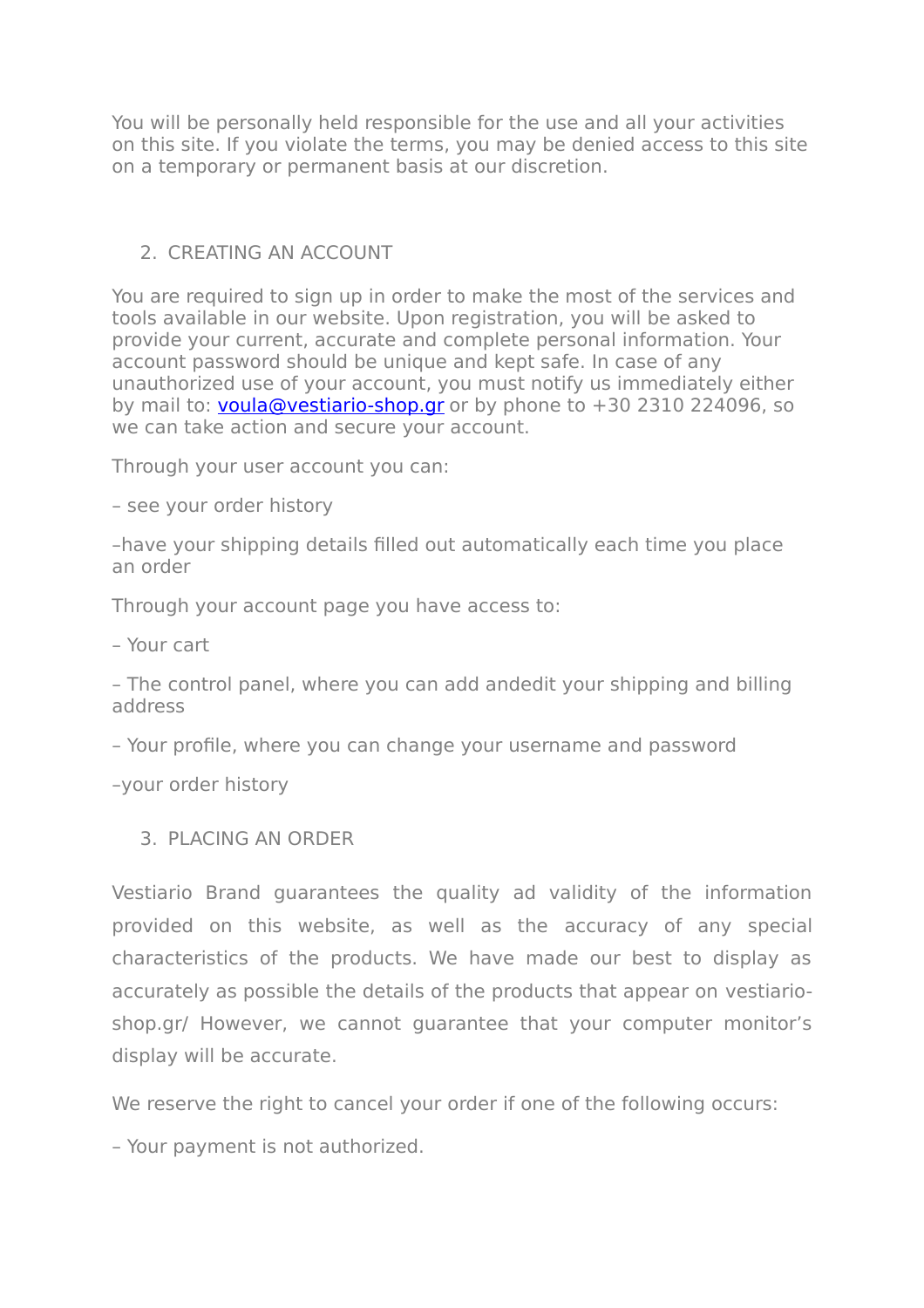– There is no delivery service available in your location.

– You don't agree to the Terms & Conditions of our site.

– There is a typographical error to one or more of the ordered pieces.

\*\*The sold out issue concerns only the ready-to ship items; **PAYMENT POLICY**

#### **Vestiario is a company based in Thessaloniki, Greece.**

**All transactions and prices are in Euros**  $(\epsilon)$ . If you are a customer whose credit/debit/prepaid card is not denominated in Euros, the final price will be calculated in accordance to the applicable exchange rate on the day your card issuer processes the transaction. Please note, that if you purchase from a country which has other currency than Euros, then currency exchange rates and credit card charges may make a difference to the amount billed on your credit/debit card.

\*https://vestiario-shop.gr/reserves the right to adjust prices without further notice.

\*\*All prices are 24% VAT inclusive.

The https://vestiario-shop.gr/e-shop offers the following alternative payment methods:

The amount credited to Vestiario e-shop accounts must correspond to the exact price of the order. Any bank charges should be covered by the customer. Please indicate your name and the order number while processing your payment. We will start working on your order once the payment is confirmed. This can take 1-3 business days, depending on each bank.

#### **- PAYMENT WITH PAYPAL**

Vestiario on line store accepts PayPal payments.

When usingPayPal you can use any prepaid,debit or credit card and process a payment.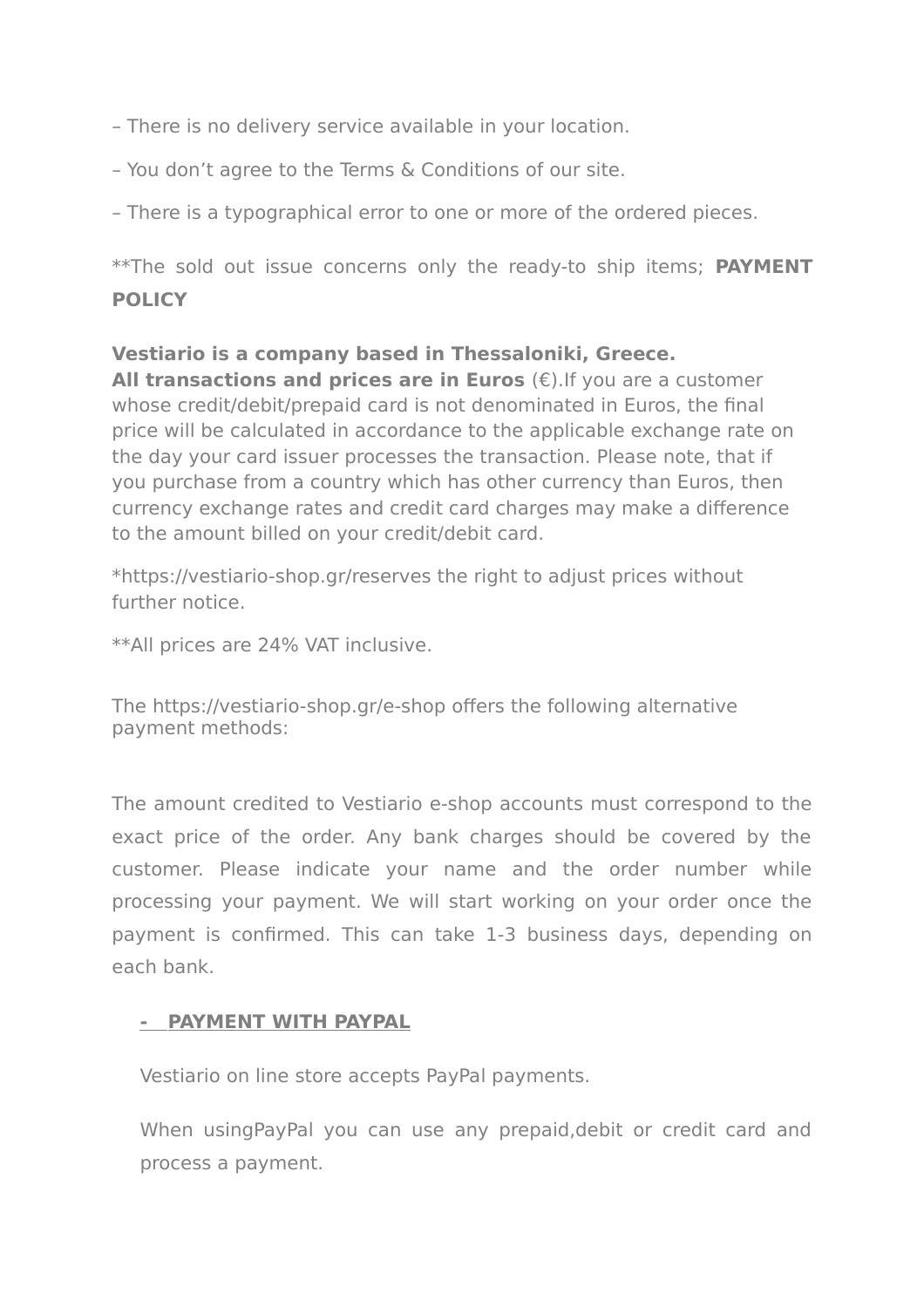# **- CASH UPON DELIVERY ( AVAILABLE ONLY FOR GREECE)**

The cash on delivery method is paying for your goods upon delivery. Place your order and pay the total cost when order is delivered to you by Elta Courier at the delivery address registered. This payment method is available only for Greece (including 24% VAT included).

# **5. DELIVERY POLICY**

### **A. Ready to ship pieces.**

Pieces that are ready to ship will be within 2 business days.

### **Delivery within Greece**

For the delivery of your purchases we collaborate with Elta. Deliveries in Greece are made by Elta and the estimated delivery time within Greece is 2-5 business days. Estimated time of delivery may vary on islands and remote postcode areas.

# **International Delivery**

International shipments are made by Elta Postal Service. There is an option to update standard shipping to express shipping during check-out. Estimated delivery varies depending by each country. When you receive your package, you need to sign,it cannot be delivered in P.O Boxes.

Vestiario e-shop is not responsible for any delay in deliveries because of bad weather conditions, international customs delays or other issues that are beyond our control.

When your order ships, you will receive a shipping confirmation e-mail with tracking information concerning your package.

# **6. SHIPPING**

Vestiario offers free shipping within Greece for all orders.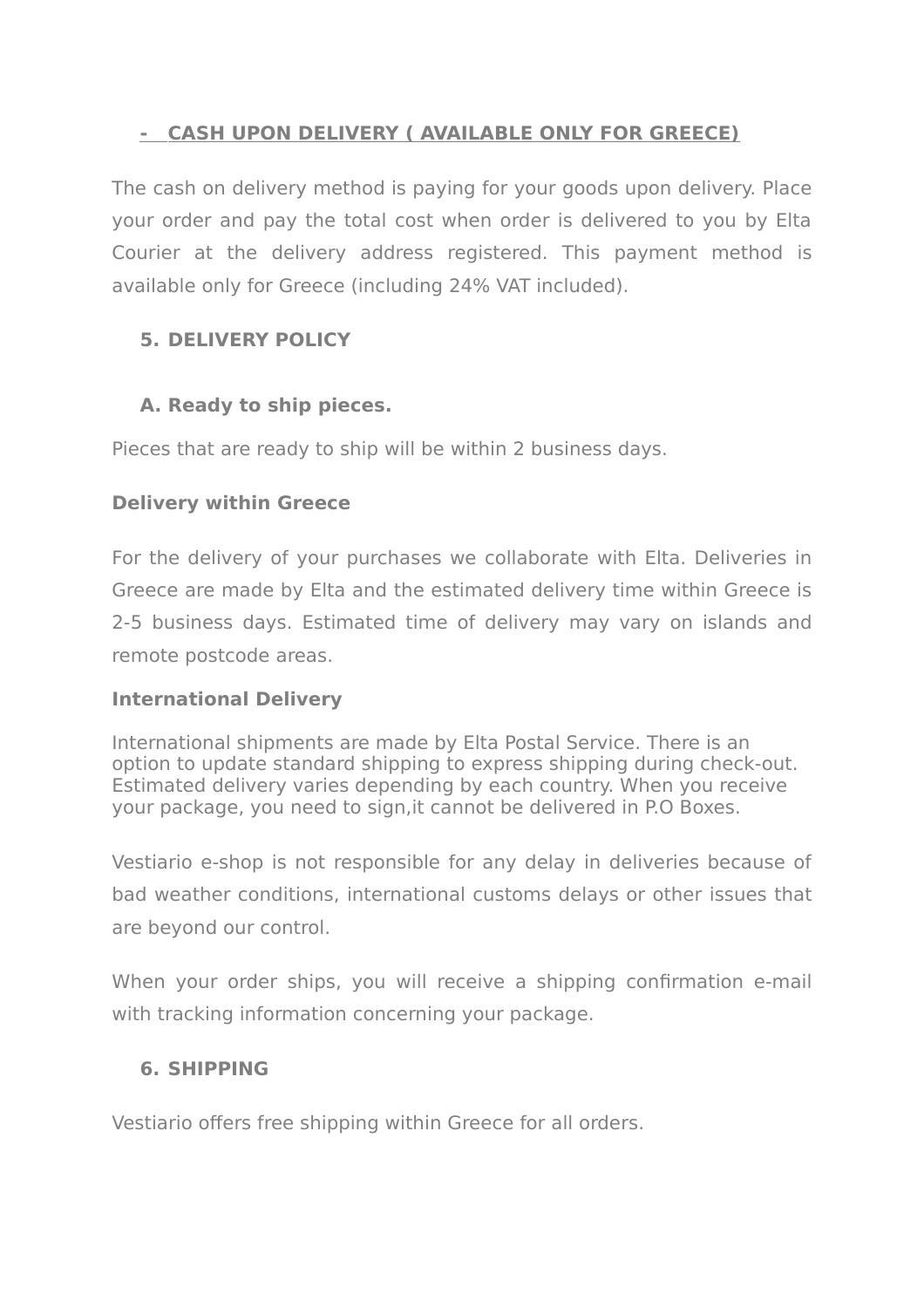For International shipping quotes vary according to each country. If you want to see how much shipping will cost,you may add the pieces to your card and there will be a quote depending on the weight of the goods.

\* Non EU-Customers may be subject to any charges that may arise from exchange rate differences, customs clearances, etc., for which our company shall bear no liability.

# **7. RETURN POLICY**

#### **How to make a return**

If for any reason you are not satisfied with your purchase, the products can be returned within 14 days of the date of receipt of the order and you can choose between a change of item or a refund.

#### **The return address is:**

#### voula@vestiario-shop.gr

Vestiario

Paraskevi Anthopoulou

Solomou 8,54624 Thessaloniki, Greece

Tel. +30 2310 224096

You are held responsible for the return of the package and the cost of return shipping.The Vestiarios` e-shop is not responsible for any extra charges ensuing from the differences in currency, customs clearance expenses, import duties, product restrictions, and other local regulations. We advise you to return your package by adding tracking, because in case package goes lost, we are not held responsible for the loss and cannot refund the price of your purchase.

#### **Restrictions**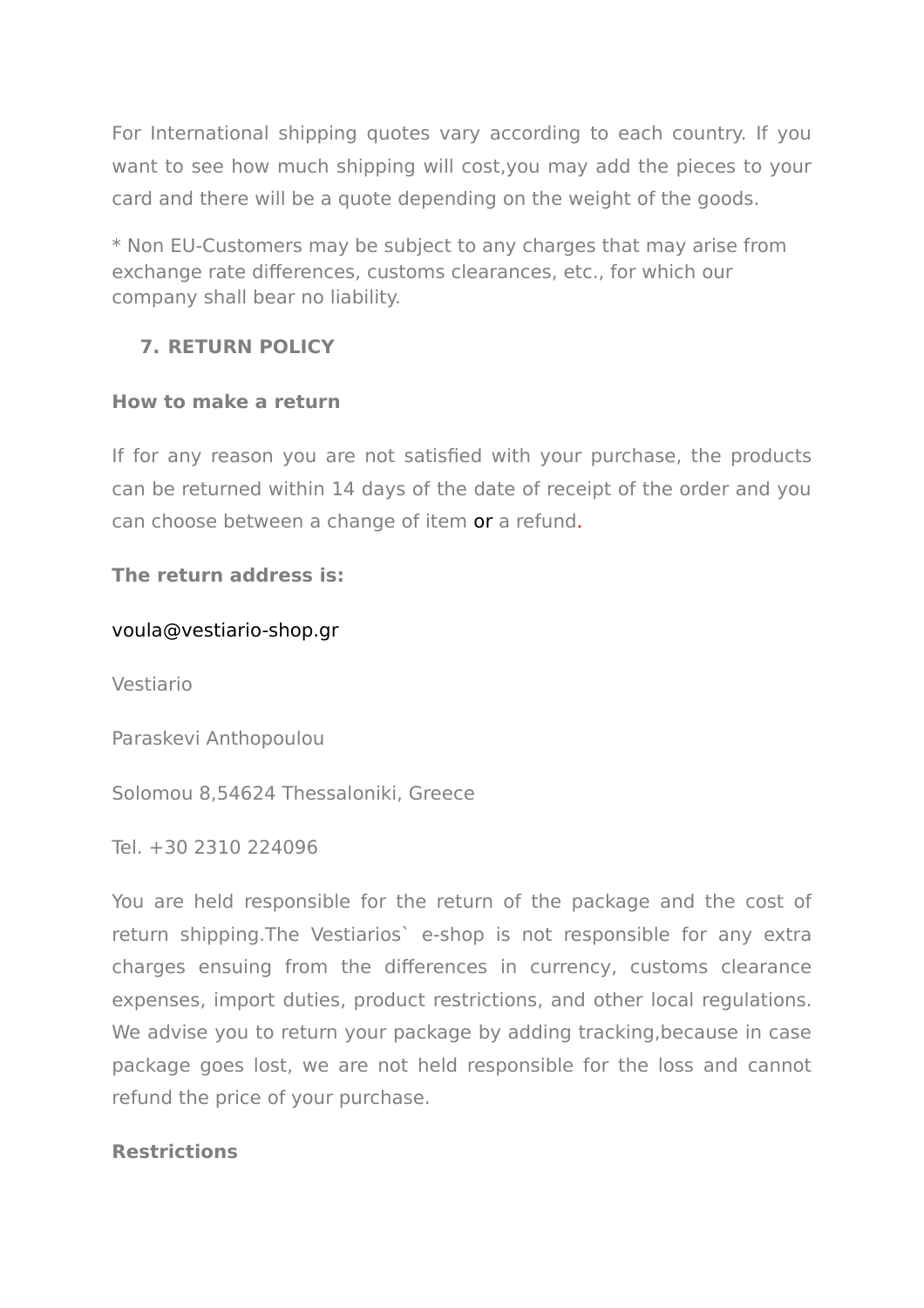You have the right to return the ready-to ship products you purchased without having to tell us the reason why, within 14 days from the date you receive them. Returns are only accepted if the products you wish to return are in the same condition as you received them, along with your retail receipt or invoice. Please ensure that the returned items are unworn with no stains, scratches or marks on.

We have the right to refuse unauthorized returns not sent according to our Return Policy. In case of unauthorized or unapproved returns, the products will be returned to the original order's shipping address at the customer's cost.

### RETURN OPTIONS

# **CHANGE OF PRODUCT**

**A.** You have the right to change a product because you may have changed your mind.

In this case, after we receive the product you bought in the original condition it was sent to you, it will be refunded to you, in the way that you proceeded your original payment. Any delivery charges for the new order shipped to you is at the client's cost.

# **B.** Wrong Product

At Vestiario we strive to provide best quality and customer service; there may be a case though that we ship a wrong product. In this case you send us back the product in its original condition and we'll send you the right one. All this process is at our cost.

The return address where you will ship the wrong order is: Vestiario Paraskevi Anthopoulou Solomou 854624 Thessaloniki, Greece

Tel. +30 2310 224096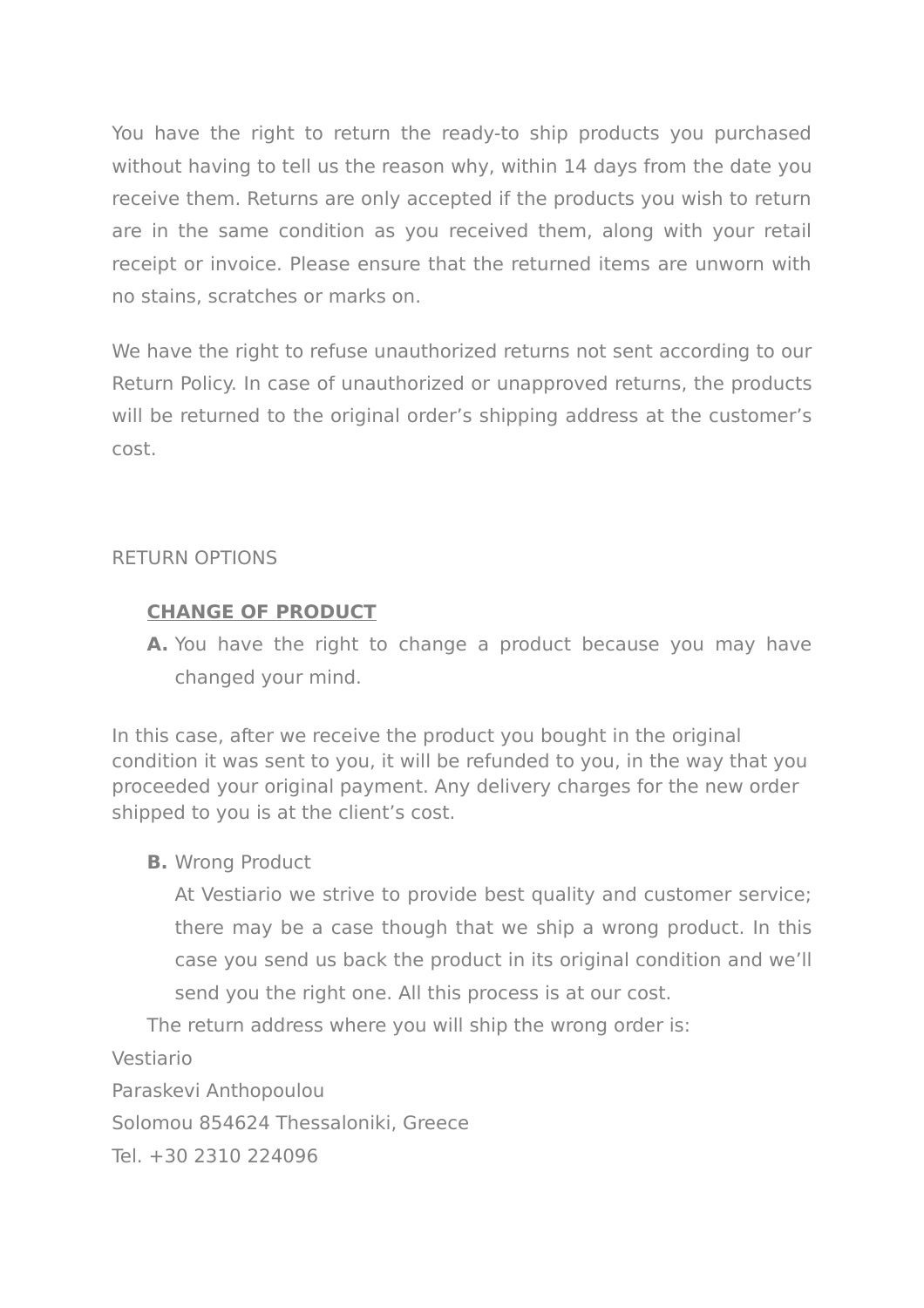#### **C.** Defective Products

All our products are covered by Vestiarios` happinessguarantee.

If you see that there is a problem with your Product within 14 days, we got you covered; we will ship the product corresponding to your order at our cost within 2 business days,by covering the shipping costs. After we receive the defect one. The cost for return shipping concerning the wrong product from you to us will be refunded to you,in the way that you proceeded your original payment.

\*Some Products maynot be available anymore .In this case, we can replace it with a different one or give a refund.

The return address where you will ship the defective product is:

Vestiario

Paraskevi Anthopoulou

Solomou 854624 Thessaloniki, Greece

Tel. +30 2310 224096

#### **REFUND**

We process refunds when returned items are received and checked; this procedure may take(5 business days). Refunds are only processed to your original credit card, PayPal account, or bank account used to pay for the order. Processing time varies depending on each bank and type of credit card. If the purchase is made by cash, the amount of the refund will be deposited into the bank account specified by the customer.

#### **8. MODIFY OR CANCEL AN ORDER**

In case you want to modify or cancel the item/items ordered before you receive the shipping confirmation mail us within 12 hours to:voula@vestiario-shop.gr. Unfortunately there can be no cancellation or